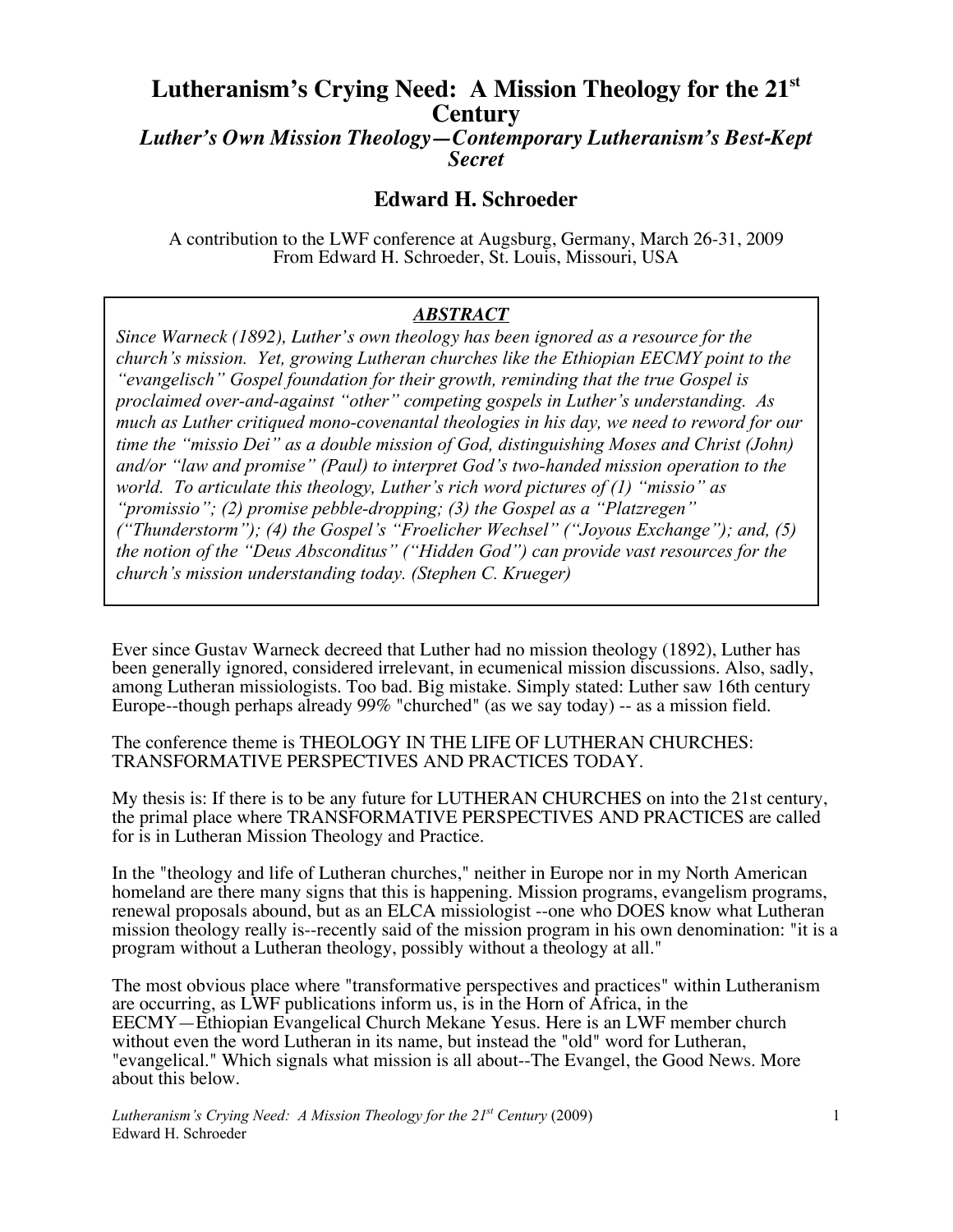Listen first to this EECMY report of February 26, 2009. Talk about "transformative perspectives and practices!"

Dear Friends in Christ,

We are filled with joy as the Lord has continued His mighty work of salvation amongst us during the last few months where thousands of people came to the knowledge of Christ in the course of the 50th Jubilee celebration of the establishment of the EECMY as a national church and its 10th birth anniversary. The one month evangelism campaign which was the main part of the celebration has caused the sharing of the Gospel to about 370,000 new people and the salvation of about 185, 000 people nationwide. While most members of the church have participated in sharing the Good News with those who did not heard it yet, students are the ones who played the greatest role. Since the outreach effort has continued in some synods exact figure will be known as soon as information reaches us. For me, this was the crown event as it holds the real meaning of 50th Jubilee in line with the idea of freedom of slaves in the Old Testament. The other part of the celebration was where missionaries of past and present were recognized in a celebration held at the national convention center. The jubilee celebration was finally concluded with a grand dinner where senior government officials were invited including the president of Ethiopia, Girma W/Giorgis. On this occasion the Word of God is read and songs were sung which might be the first opportunity for most of the senior government officials including the president to hear the Gospel in such a way. The evening also marked the recognition of some celebrities in the church's life and ministry where medals, titles and prizes were awarded.

Yours in His service, Dinku Lamessa Bato National Coordinator EECMY University Student Ministry

[EECMY membership makes it the 2nd largest church in world Lutheranism--over five million members in last year's listing by the LWF from 20,000 of fifty years ago. Second only to the 6 million reported by the Lutheran church of Sweden.]

Lutheran = "evangelisch." It's all about the Gospel. So said the Augsburg Confessors--here in this very city 479 yrs ago. It's all about the Gospel, and the Gospel's own movement into and around the world. But for Lutheran theology, that always raises the question: Which Gospel? For already in the N.T. "other" gospels arose to supplant the genuine one. Many of the NT "books" are reports about differing gospels in conflict in the very first generation of Christ-confessors, the first Christian congregations that ever existed. Has it been any different throughout church history? Is it any different now? Gerhard Ebeling's memorable word about church history is applicable here: "Church history is the history of conflict in Biblical interpretation." And at the center of that variety of Biblical interpretation are varying answers to the question: Just what is THE Gospel?

If "Lutherisch" = "evangelisch," a particular notion of Gospel, how does that link to Mission?

Martin Luther's thesis about missions--if he had had one--would be this: "A mission field is anywhere that 'other gospels' are being proclaimed and trusted." Christian mission is offering-- N.B. this verb--the genuine Gospel to replace the "other" ones.

*Lutheranism's Crying Need: A Mission Theology for the 21<sup>st</sup> Century (2009)* Edward H. Schroeder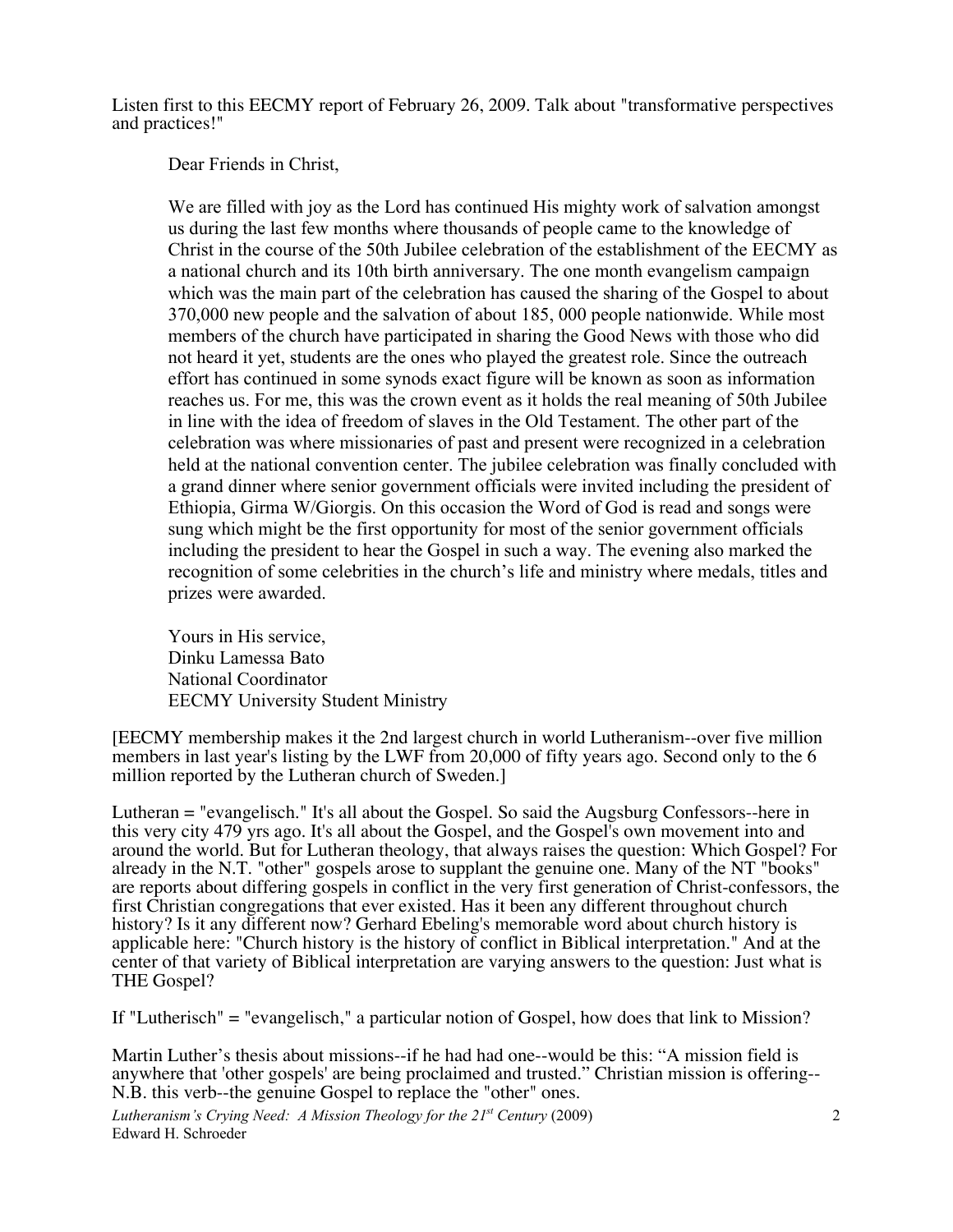Therefore, Luther's mission field was the church and world of the Holy Roman Empire of his day. Is our day any different? Where are "other gospels" to be found in our day? As much inside our churches as out there in the "secular" world. Not much different from what was confessed here in Augsburg on June 25, 1530.

A spinoff from that gospel-focus is Luther's critique of the mono-covenantal theology in his day, which claimed that everything God is doing in the world is all of one piece, fundamentally grace (according to the ancient scholastic axiom of "God's grace perfecting nature"). We need to reword Luther's proposal for our own time vis-à-vis the *missio-Dei* mantra that has dominated Roman and protestant missiology since the Willingen mission conference in 1952.

Last month I was interviewed on Luther's "mission theology" by Nelson Jennings, the editor of MISSIOLOGY, the journal of the American Society of Missiology. Our "conversation" is scheduled to be published in the April 2009 issue of the journal. Here's the give and take.

#### Jennings said: **Let's follow this train of thought a bit.** *Missio Dei* **has been a central missiological concept for at least several decades. In your writings about Luther's mission-theology you have advocated speaking of** *duplex missio Dei***. Would you mind encapsulating what you mean by this "Double Mission of God" metaphor?**

My response: "Mission" is not a common term in the writings of the Reformers. No surprise: the vocabulary for their theology comes from the Bible, where the word "mission" is not to be found. The term came into Christian vocabulary from European political and military colonialism in the post-Reformation era. But if Martin Luther had used that term – designating what God's project was in and for God's creation – he would have identified God's two missions in the world. And that duplex mission – God's two different projects in the one creation – he found spelled out in the Gospel of John and the letters of St. Paul, the two heavyweight theologians of the NT.

# **Jennings: Keep going.**

In the Gospel of John it comes already in the Prologue: "The law was given through Moses; grace and truth came through Jesus Christ." Both Moses and Jesus were clearly God's agents, God's "missioners," but their missions were different. In Paul's epistles those two very different missions (Moses' and Christ's, "law and promise" in Paul's vocabulary), both coming from one and the same God, surface frequently, especially in Romans and Galatians. In 2 Cor. 3-5 he spells them out – and also details the differences. Here he uses two different words, each of which is his synonym for what we mean today by God's mission. One is "ministry" (*diakoonia*, in Greek). God has two of these, two different diaconates, operating in the world. The other synonym for what we today call mission is "covenant" (*diatheekee*, in Greek). God has two covenants, two different covenants, functioning among humankind. Paul's predicates to each of these two missions are well known. One is letter, one Spirit. One brings death, one gives life. One has modest glory, one has glory "beyond all measure." One finally fades away, one lasts forever. When these two missions connect with people, one is Bad News, one Good News. For in one "God counts trespasses," while in the other "God is in Christ reconciling sinners unto himself, NOT counting trespasses."

### **Jennings: And the connection with today's understanding of mission?**

What we today understand as Christ's mission mandate is clearly the second one. But if we forget, or ignore, the prior one, as God's own mission from which the Christ-mission sets us free, then our gospel is too small. Gospels that are "too small" are finally "other Gospels," and not the Good News intended for all humankind from the crucified and risen Messiah.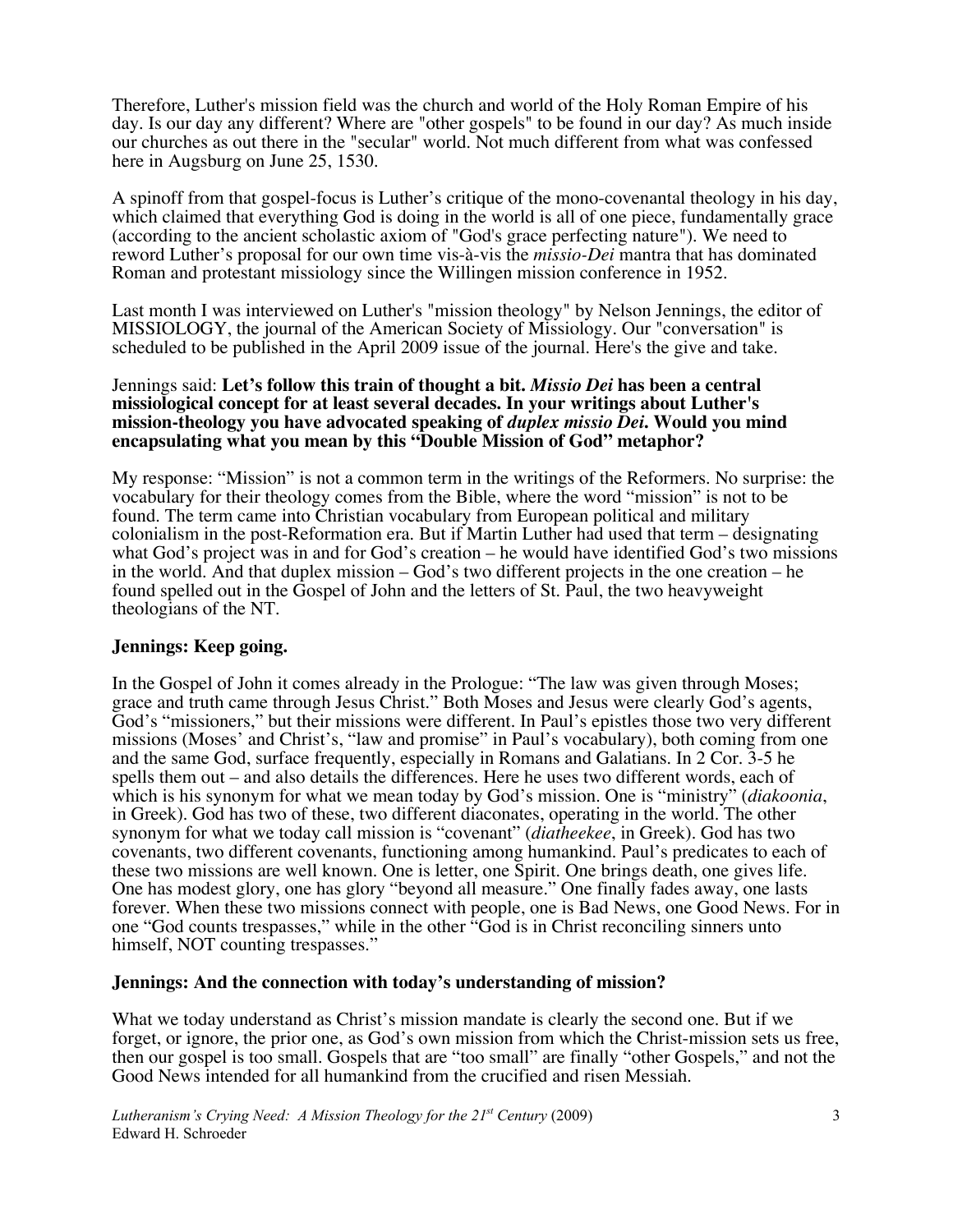### **Jennings: So in light of your explanation of how the phrase** *missio Dei* **risks misrepresenting the gospel, should missiologists continue to use the phrase but with explanation, discard it altogether (and use, for example,** *duplex missio Dei***), or what?**

Labels such as *missio dei* or *duplex missio dei* are not unimportant, but more important, of course, in human language is what metaphors point to. So in order to point to God's two operations in this one world of His – that doubleness pointed out by St. John in his prologue and Paul's frequent references to God's two ministries, two covenants – we could stick with *missio Dei* and add "duplex." Thus we missiologists could work out the implications of God's *duplex missio* in scripture, in mission history and for our 21st century. But that's still Latin, of course, nobody's native language today. So why not come up with something in English, the *lingua franca* (sic!) of today's ecumenical missiology?

# **To wit?**

Well, why not go back to the Bible? Classic for some of us are Luther's own favorite biblical terms for this *duplex missio*, God's left hand work and God's right hand work. Metaphors, of course. Same one and only God, but different works done with the differing hands. God's righthand mission is centered in the One who now "sits at the right hand of God the Father," Christ the world's redeemer. That's God's salvation work from way back at the beginning of the Old Testament culminating in Christ and continuing right on up to the *parousia*. God's left-hand mission is all the other works of God that preserve and continue creation, protect it from total destruction, hold us humans accountable as caretakers of that creation, but do not (yet) turn sinners into Christ-trusters.

# **What about language for non-Lutherans in our American Society of Missiology?**

If my suggestions are "too Lutheran," then back to St. John's "Moses and Christ" in his prologue, or St. Paul and his use of the umbrella terms "law" for God's left-hand agenda and "promise" for God's salvific work of his right hand. In his major epistles – Romans, Corinthians, Galatians – this law/promise duplex is Paul's blueprint for articulating God's duplex mission and message to the whole world. We could even appropriate that line from the American folk-hymn as our missiological mantra: "He's got the whole world in his hands." But then always add: "Yes, both of them!"

End of that conversation.

----------------------------

Luther's journey to becoming a mission theologian was his journey as a reformer. It began with his "Aha!" about the gospel and that began with his "Aha!" about how to read the scriptures in a manner very different from that of his own prior scholastic theological formation. He speaks of it in Tischreden (Table Talk) 5518 as a breakthrough. After describing his "old" way of reading and teaching the Bible, using the ancient "nature and grace" paradigm, he relates his discovery of the "discrimen inter legem et euangelium." "Aber do ich das discrimen fande, quod aliud esset lex, aliud euangelium, da riss ich her durch." "Durchreissen" equals a breakthrough. From this breakthrough followed not only the new evangelical catholic theology, but also a new evangelical missiology.

Strangely, perhaps, is how his mission theology surfaces in the many sermons he preached on Ascension Day, taking the lectionary gospel for that day (Mark 16) and ringing the changes on Mark's version of the Great Commission.

*Lutheranism's Crying Need: A Mission Theology for the 21st Century* (2009) Edward H. Schroeder 4 Several of Luther's "signature" expressions--bons mots that have become standard lingo in Lutheran theology-- emerge from these sermons (also in other of his works) to help us articulate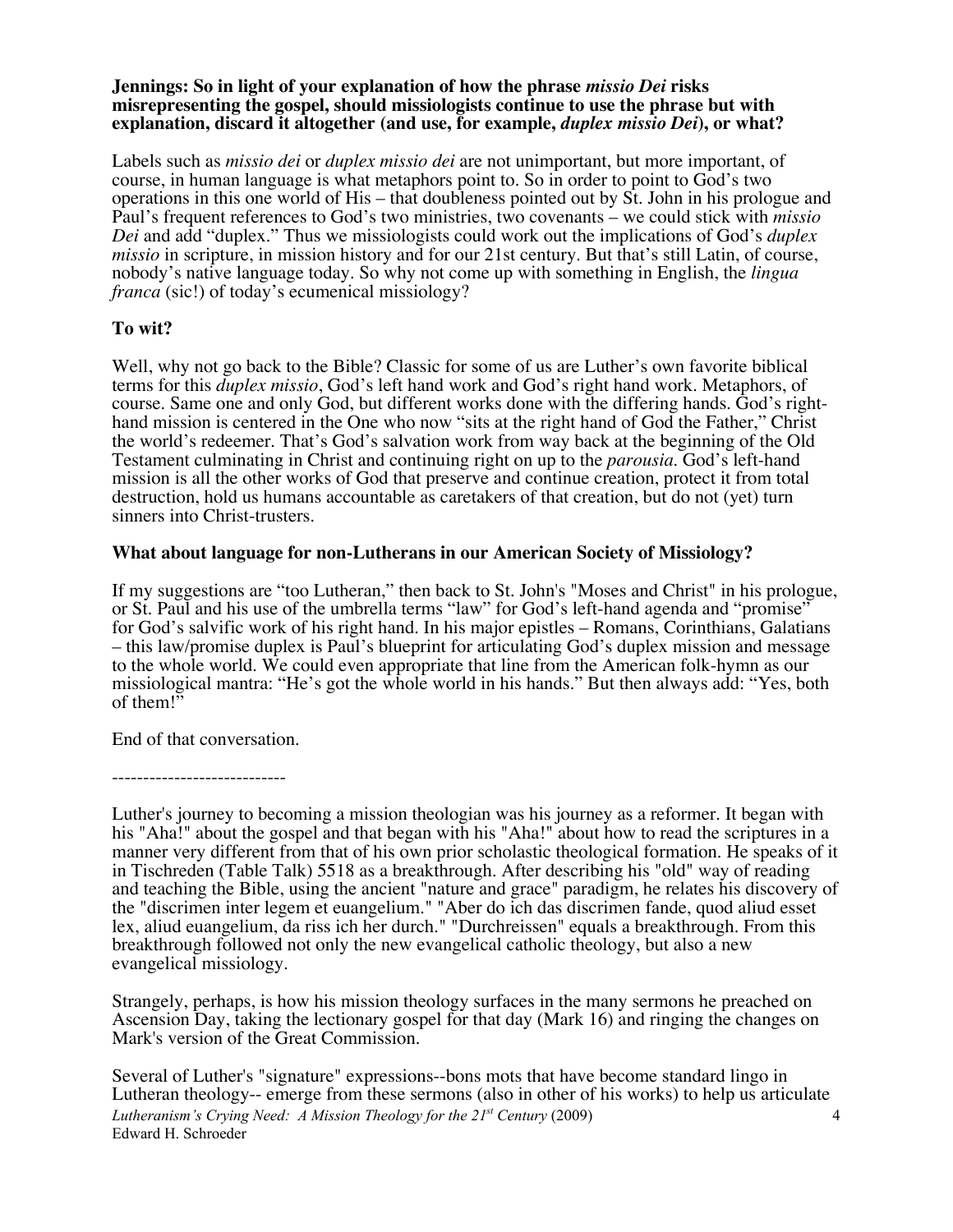his mission theology: First off is the overarching rubric "The secret of Missio is Promissio." In addition these metaphor/word-pictures: Pebble, Platzregen (thundershower), Froehlicher Wechsel (joyful exchange--in American slang "a sweet swap"), and Deus Absconditus (God hidden).

I wish to present these terms to whatever audience I have at Augsburg and discuss with these colleagues the mission-theology resources they offer.

# **1. The secret of Missio is Promissio.**

The Gospel is a promise. This is axiomatic in Lutheran confessional theology. What understanding of mission arises when you begin with this axiom? A fuller treatment of that axiom can be found on the Crossings web site at <http://www.crossings.org/archive/bob/DoingTheologyinMission.pdf>

**Relevance today**. We witness today the worldwide failure of mega-promises. Promises which people by the millions (billions?) loved and trusted. The promise of communism disintegrated when the Berlin Wall fell in 1989. The promise of capitalism collapsed when Wall Street fell in 2008. The former is now acknowledged by all, the latter by hardly any. We live in the illusion (so Parker Palmer), the deceit (so Walt Brueggemann) that green paper--with "images" printed on it-- can save us. Before long capitalism's empty promise will be evident to all. Needed--also within the churches where Christians too are despairing (without hope) vis-a-vis capitalism's Humpty-dumpty fall (even while they, and world leaders too, still hope in it)--is a trustworthy promise. Trustworthy promise? Thought you'd never ask!

# **2. The Gospel as God's promise-pebble dropping into a pool.**

Luther compared God's promise in Christ to a pebble, a promise-pebble, dropped into the pond of our world. Like all pebbles, it produces a ripple effect that moves out on its own from the very power of the gospel-pebble itself. Luther articulates his notion of mission expansion from this image. It is the energy within the gospel itself which moves out into the world. The ripple-effect shows up in the most surprising places, where mission executives haven't done any planning at all. E.g., today in the People's Republic of China. Or Ethiopia.

**Relevance**: Instead of "planning" mission programs, Christians are encouraged to see where the ripples are already on the move (possibly in the EECMY today)--and then join in there to "ride the waves."

**3. Platzregen.** The gospel is a moving thundershower.

In the gospel Platzregen, the Holy "Gust" (sic!) moves the rain cloud of Gospel-promise--as Augsburg Confession 5 says-- "ubi et quando visum est deo" -- where and when God wills. Yes, humans are agents in God's Platzregen operation, but clearly secondary agents, mostly to divine where the Platzregen--on its own--is moving and then get themselves wet in the enterprise.

**Relevance:** Could help us understand the shrinking numbers in church membership statistics in the USA--even in the US Roman church at last count. At times Luther spoke of the negative side of the Platzregen-image, namely, God moving it away from lands where it bore no fruit. One such example is from 1520.

*Lutheranism's Crying Need: A Mission Theology for the 21<sup>st</sup> Century (2009)* Edward H. Schroeder 5 "I consider that Germany has never before heard so much of God's Word as now. There is no trace of it in history. But if we let it pass by without thanks and honor, I am afraid that we shall have to suffer plague and grimmer darkness. My dear Germans, buy while the mart is at your door; gather in while the sun is shining and the weather good, make use of God's Word of Grace while it is there. For know this, that the Word of God's grace is like a sweeping downpour, which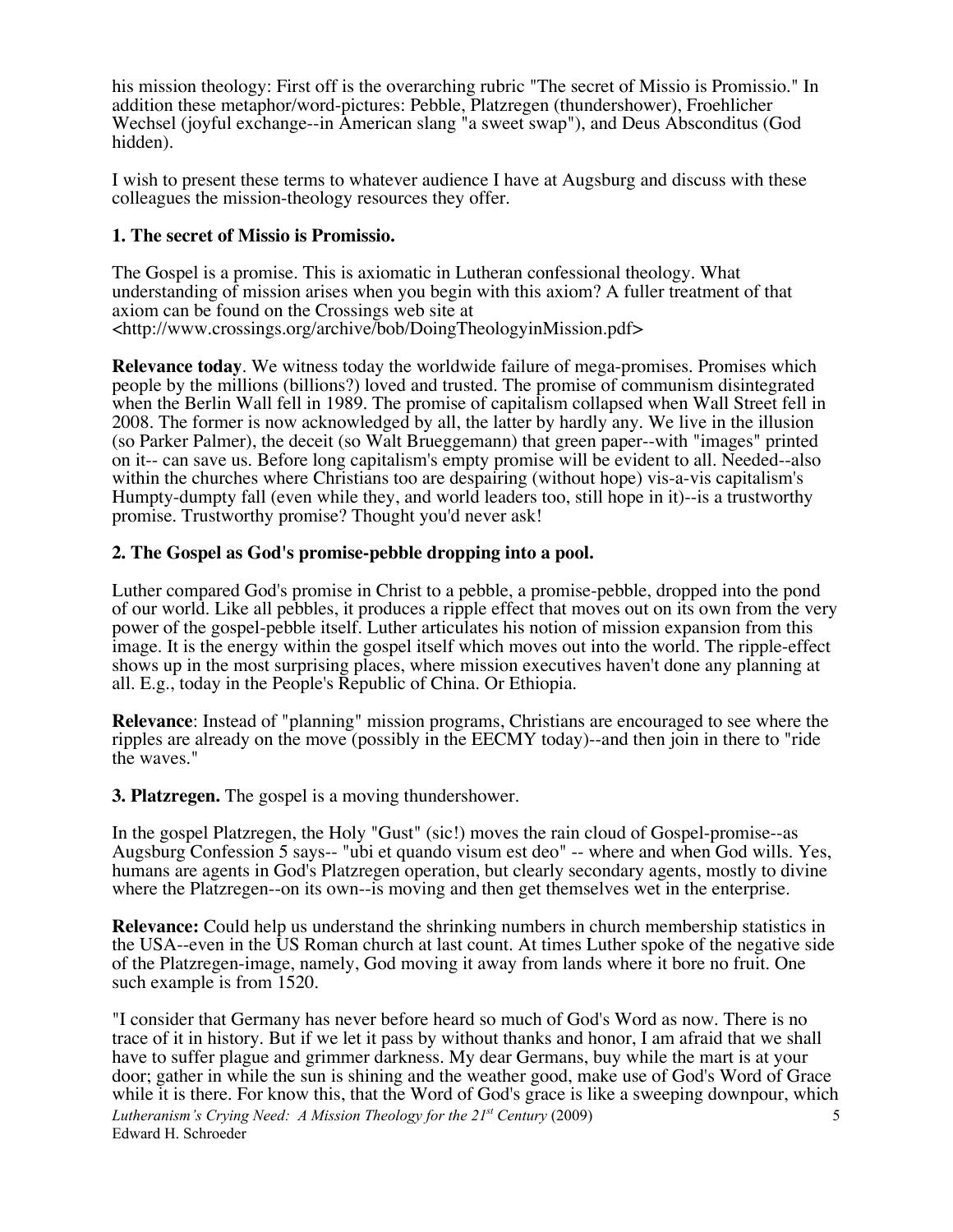never returns to where it has already been. It has visited the Jews; but it has gone. Now they have nothing. Paul brought it to Greece; from there it has also gone. Now they have the Turks. Rome and the Latin lands have had their visitation; but it has gone. Now they have the Pope. And you Germans must not think that you will have it for ever, for it will not stay where there is ingratitude and contempt. Therefore, let all take hold and keep hold who can." (*To the Councilors of all German cities, that they should establish and maintain Christian Schools*, 1520.)

Further thoughts on Luther's Pebble and Platzregen as mission metaphors can be found at: <http://www.crossings.org/thursday/2006/thur033006.shtml> <http://www.crossings.org/thursday/2008/thur071008.shtml>

# **4. Froehlicher Wechsel** (joyful exchange--in American slang "a sweet swap").

This was Luther's metaphor for two passages in St. Paul's writings where the apostle portrays the event of Calvary and Easter as an exchange. In 2 Corinthians 5 our sins get transferred to Christ and Christ's righteousness gets transferred to us. In Galatians 3 it is the sinner's curse and Christ's blessedness that get exchanged.

**Relevance:** At last summer's quadrennial meeting of the International Association for Mission Studies, the international missiological guild, 140 participants from nearly 50 countries gathered in Hungary to discuss the theme "The Gospel of Reconciliation and Human Identity." The fundamental Biblical text was Paul's classic in 2 Cor. 5. But here the participants parted. Some read the text as blueprint for "the ministry of reconciliation," the clearly yet-to-be-fulfilled task of intrahuman reconciliation, establishing peace and justice within the human race. Others saw the "ministry of reconciliation" as the unfinished task of getting humankind reconciled to God. For patently even though Christ's saving work is full and complete, vast swathes of humanity are not yet trusting it and thus not yet enjoying it.

Which version of the "ministry of reconciliation" is our Christian mission agenda for the 21st century? That was the question. Not only among the alleged "experts" at IAMS in Hungary in August 2008, but throughout the worldwide church.

In my contribution to the conversation I offered Luther's case for mission as the not-yet-finished task of getting sinners reconciled to God, and sought to show its relevance to the chaotic world of the beginning of the 21st century. Its internet location is <http://www.crossings.org/thursday/2008/thur062608.shtml>

# **5. Deus Absconditus** (God hidden).

At the end of his explanation of the Apostles Creed in the Large Catechism Luther says: "These three articles of the Creed, therefore, separate and distinguish us Christians from all other people on earth. All who are outside this Christian people, whether heathen, Turks, Jews, or false Christians and hypocrites -- even though they believe in and worship only the one, true God - nevertheless do not know what his attitude is toward them. They cannot be confident of his love and blessing, and therefore they remain in eternal wrath and damnation. For they do not have the LORD Christ, and, besides, they are not illuminated and blessed by the gifts of the Holy Spirit." [Book of Concord. Kolb-Wengert, edd., p. 440 (66)]

*Lutheranism's Crying Need: A Mission Theology for the 21<sup>st</sup> Century (2009)* Edward H. Schroeder [German text: "Daruemb scheiden und sondern diese Artikel des Glaubens uns Christen von allen andern Leuten auf Erden. Denn was ausser der Christenheit ist, es seien Heiden, Tuerken, Jueden oder falsche Christen und Heuchler, ob sie gleich nur einen wahrhaftigen Gott glaeuben und anbeten, so wissen sie doch nicht, was [wie] er gegen ihn gesinnet ist, koennen sich auch keiner Liebe noch Guts zu ihm versehen, daruemb sie in ewigen Zorn und Verdammnis bleiben. Denn sie den Herrn Christum nicht haben, dazu mit keinen Gaben durch den heiligen Geist